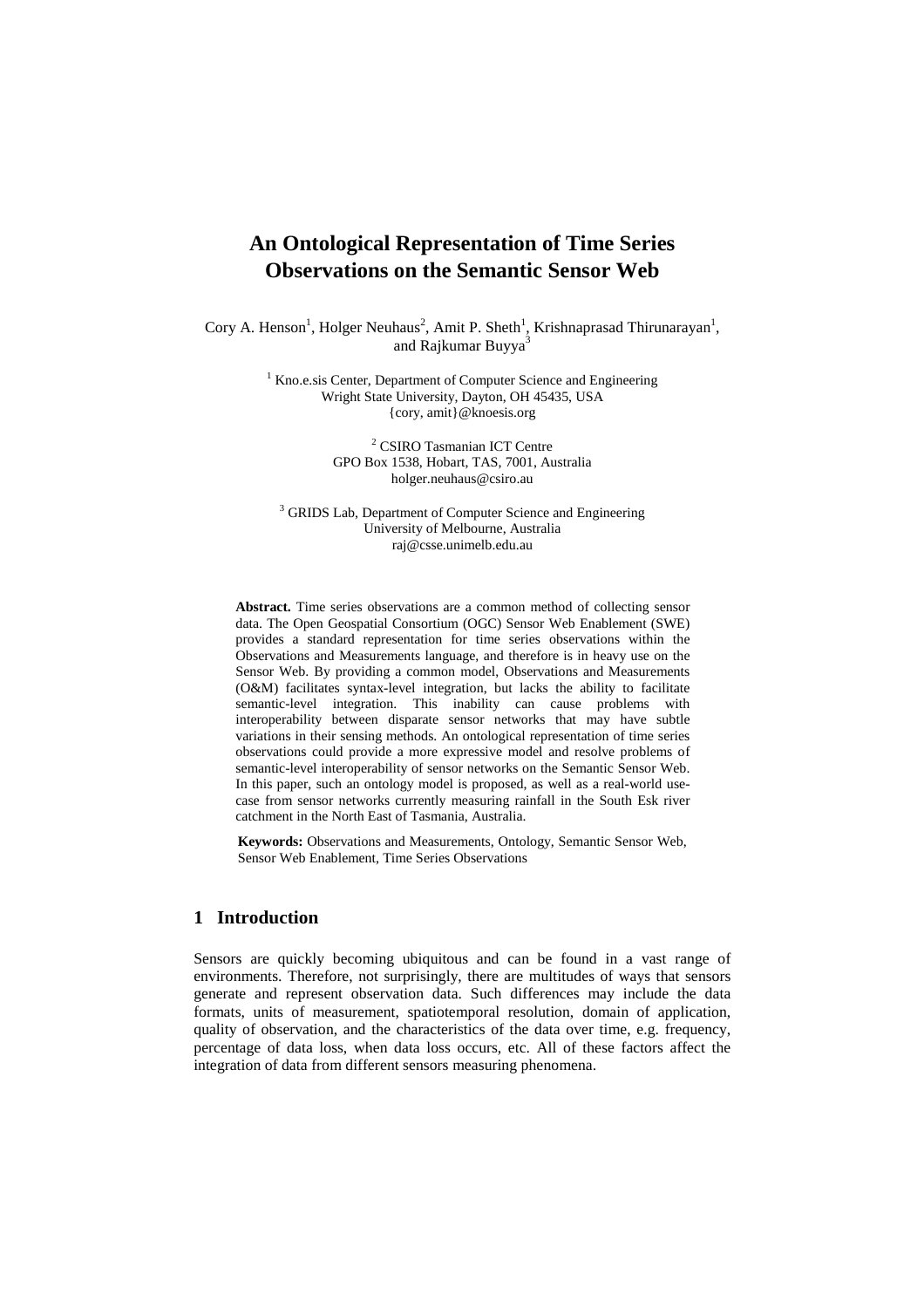This is equally true in the water resource management domain. In the Tasmanian South Esk river catchment, several sensor systems of different types are deployed for measuring rainfall. These sensors provide a data rich environment for continuous flow forecasting using Data Driven Modeling (DDM). When integrating data from different sources or mapping data to sensor (or measurement) information models, the semantics of the data need to be well understood. It is also important to register the semantics of shared data elements so that consumers of the data (any system designer, domain experts, and end users) can precisely determine the exact meaning of data occurring at interfaces between components of the information models. Of all the possible types of sensor data models, we focus on time series.

A time series is a sequence of observations which are ordered in time. A time series observation model is a common method of representing sensor data with a linear temporal order. As such, time series observations are utilized in a wide variety of fields such as statistics and signal processing for advanced analysis and forecasting. Many sensing systems on the Sensor Web use data collection methods that naturally lend themselves to representation as time series observations. Accordingly, the OGC Sensor Web Enablement (SWE) [1] provides a standard representation for time series observations within the Observations and Measurements (O&M) language [2]. O&M is an XML-based model for representing sensor observations on the Web. By providing a common model, O&M facilitates syntax-level integration, but lacks the ability to facilitate semantic-level integration. In this paper, we intend to show how time series observations can be modeled in an ontology that can (in future work) be used to overcome problems of integration and querying. One integration problem results from the fact that while different sensor networks may represent sensor observation data using a common model, they may use various sensing methods that are not explicitly represented. One query problem results from the necessity to know a-priori the sensing method used to generate a dataset (which, again, is not explicitly represented) in order to correctly interpret a query result. Both can be overcome through a semantic description of time series observations.

In order to make our discussion more clear, we will use descriptions of the sensor systems monitored by the CSIRO Tasmanian ICT Centre as a running example. As of this writing, there are twenty rain gauge sensor systems in Tasmania monitored by the Australian Commonwealth Scientific and Industrial Research Organization (CSIRO). The sensing systems at CSIRO adhere to the OGC-SWE standards and publish observation data in O&M. In particular, the rain gauge sensors publish rainfall observation data with the *om:TimeSeriesObservation* model (the *om* namespace is used to represent concepts in O&M). These rain gauge sensors collect rainfall in a bucket (or cup) and, when filled, the bucket tips and empties its contents. Because the system is aware of how much rainfall is required to fill the bucket, the rainfall level can be accurately recorded by monitoring when the bucket tipping events occur. Figure 1 shows an illustration of a rain gauge sensor [3].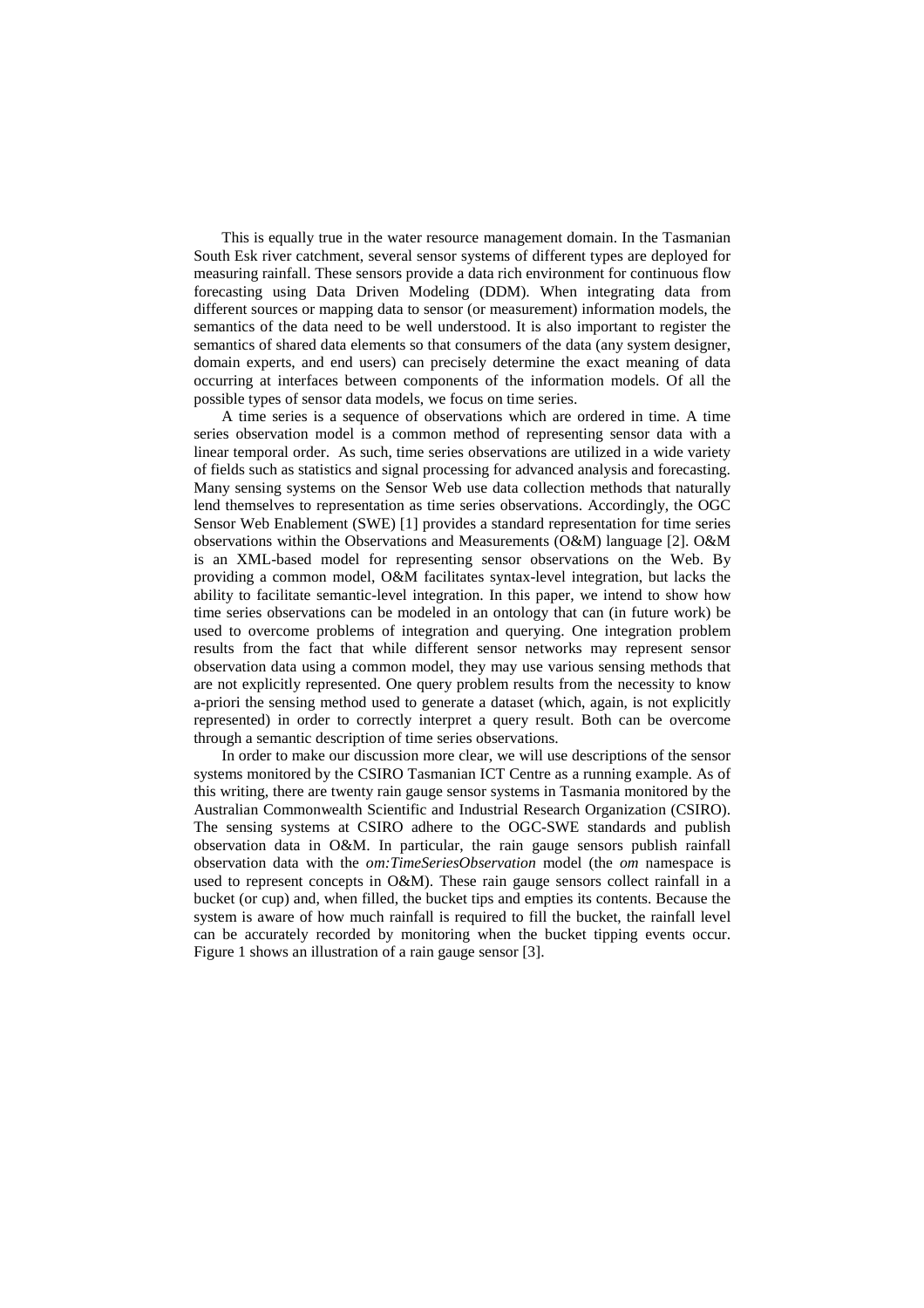

**Figure 1.** Illustration of a rain gauge sensor [3].

The remainder of the paper is organized as follows. Section 2 presents background material on the sensor network in the Tasmanian South Esk river catchment, the Sensor Web Enablement, and Semantic Web. Several different types of time series observations are introduced in Section 3. In Section 4, an ontological representation of time series observations is discussed. Finally, conclusions and future work are detailed in section 5.

# **2 Background**

Scientists have long understood the importance of quality time series observations for conducting research and analyzing data. This is also true for the sensor network project in the South Esk river catchment in Tasmania. The models for time series observations, as described in this paper, are reliant on two sets of standardizations, (1) the Semantic Web languages defined by the World Wide Web Consortium (W3C), and (2) the Observations and Measurements (O&M) language defined by the Open Geospatial Consortium (OGC) Sensor Web Enablement (SWE). This combination is typical of applications on the Semantic Sensor Web [4][5].

## **2.1 Sensor Network in the Tasmanian South Esk River Catchment**

Drought is a common problem that has been plaguing Australia for many years. The state of Tasmania is especially affected, with drought conditions worsened in 2008 and many areas reporting no significant rainfall for three years [6]. Consequently, water has become an exceptionally scarce resource. The inefficient management of water resources is exacerbated by a deficiency of quality information about Australia's water conditions. To overcome this problem, CSIRO has developed the 'Water for a Healthy Country' Flagship [7], a national research program addressing sustainable management of Australia's water resources. As part of this program, the CSIRO Tasmanian ICT Centre aims at establishing a technology platform to provide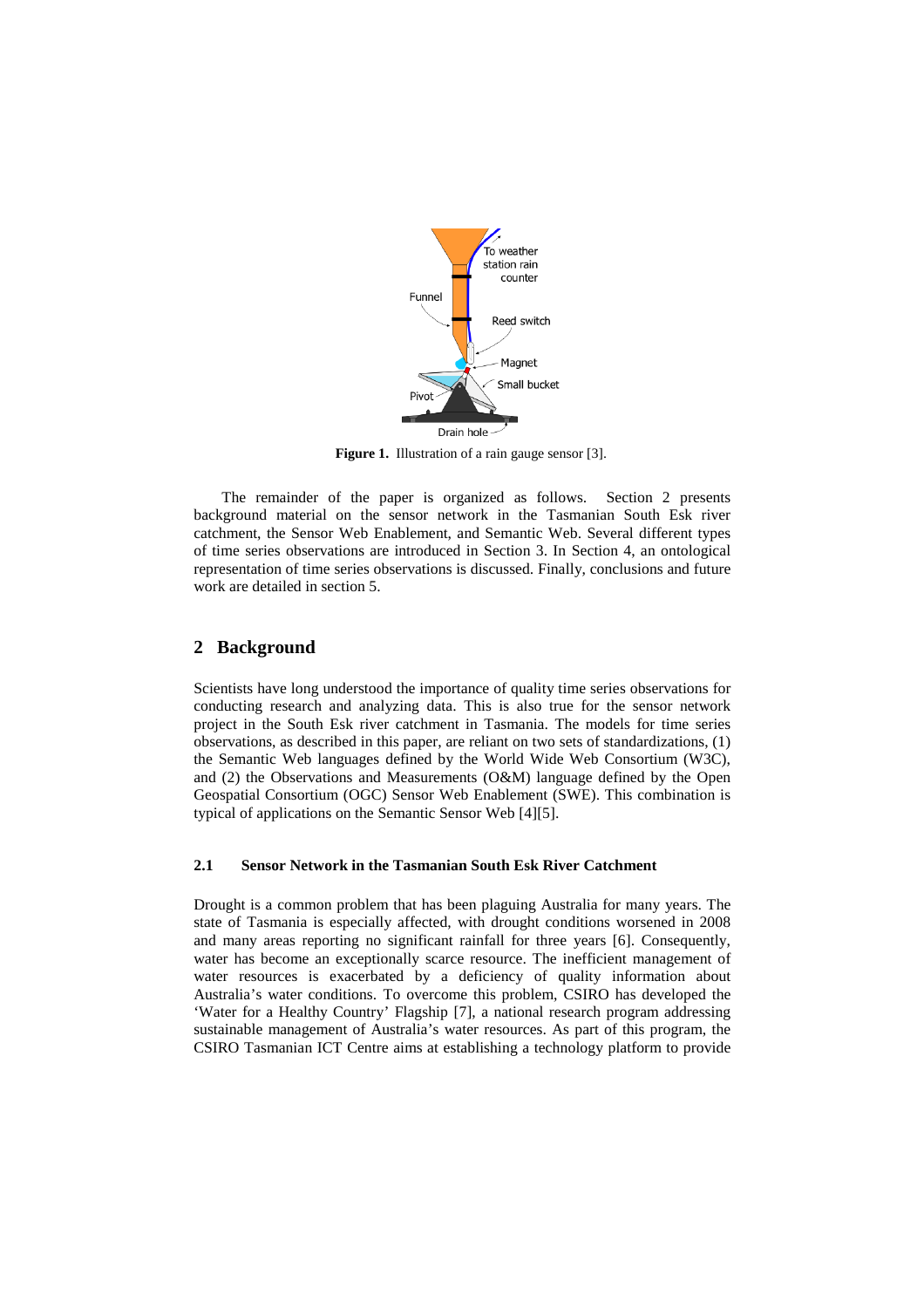water information systems delivering dynamic, timely reporting and forecasting of water resources. This will be achieved through four key research areas that will [7]:

- 1. *Enable water information interoperability* through standards development, web service integration, semantic web, model interoperability.
- 2. *Improve the usability and availability of water data* through development in wireless and wired sensor networks, improved telemetry integration, novel hydrologic measurement techniques, data analysis and data assimilation methods.
- 3. *Develop next generation modeling and forecasting tools* through interoperable, modular computer models, advanced computing algorithms and powerful scenario planning tools.
- 4. *Develop improved reporting and visualization tools* through new interoperable and modular tools, products and technologies for operating, reporting and accounting of water resources at multiple scales.

The CSIRO Tasmanian ICT Centre is building a test bed system that attempts to incorporate sensors, models and data from multiple organizations operating within the South Esk Catchment [8]. The South Esk Catchment covers an area of approximately 3350 square kilometers and experiences widely varying climatic conditions with rainfall ranging from 500 mm in the low lying areas to 1500 mm in the highlands. Consequently, there is a high spatial variability in runoff yield [9]. Runoff yield is the quantity of water that travels over the land surface, through the soil, and groundwater, and is discharged into surface streams (i.e. the amount of water that leaves the catchment). There is an opportunity to improve water planning and management through continuous monitoring and forecasting of river flow. The project will explore how environmental sensors, hydrological models and decision support tools can be combined in a pluggable hydrological sensor web for continuous flow forecasting. A pluggable hydrological sensor web would have the ability to integrate any sensor into the web-based system without explicit re-configuration.

## **2.2 Sensor Web Enablement**

The Open Geospatial Consortium established the Sensor Web Enablement as a suite of specifications related to sensors, sensor data models, and sensor Web services that will enable sensors to be accessible and controllable via the Web [1]. The following list describes the languages and service interface specifications of the SWE:

- *Observations & Measurements (O&M)* Standard models and XML Schema for encoding observations and measurements from a sensor, both archived and realtime.
- *Sensor Model Language (SensorML)* Standard models and XML Schema for describing sensors systems and processes; provides information needed for discovery of sensors, location of sensor observations, processing of low-level sensor observations, and listing of taskable properties.
- *Transducer Model Language (TransducerML)* Standard models and XML Schema for describing transducers and supporting real-time streaming of data to and from sensor systems.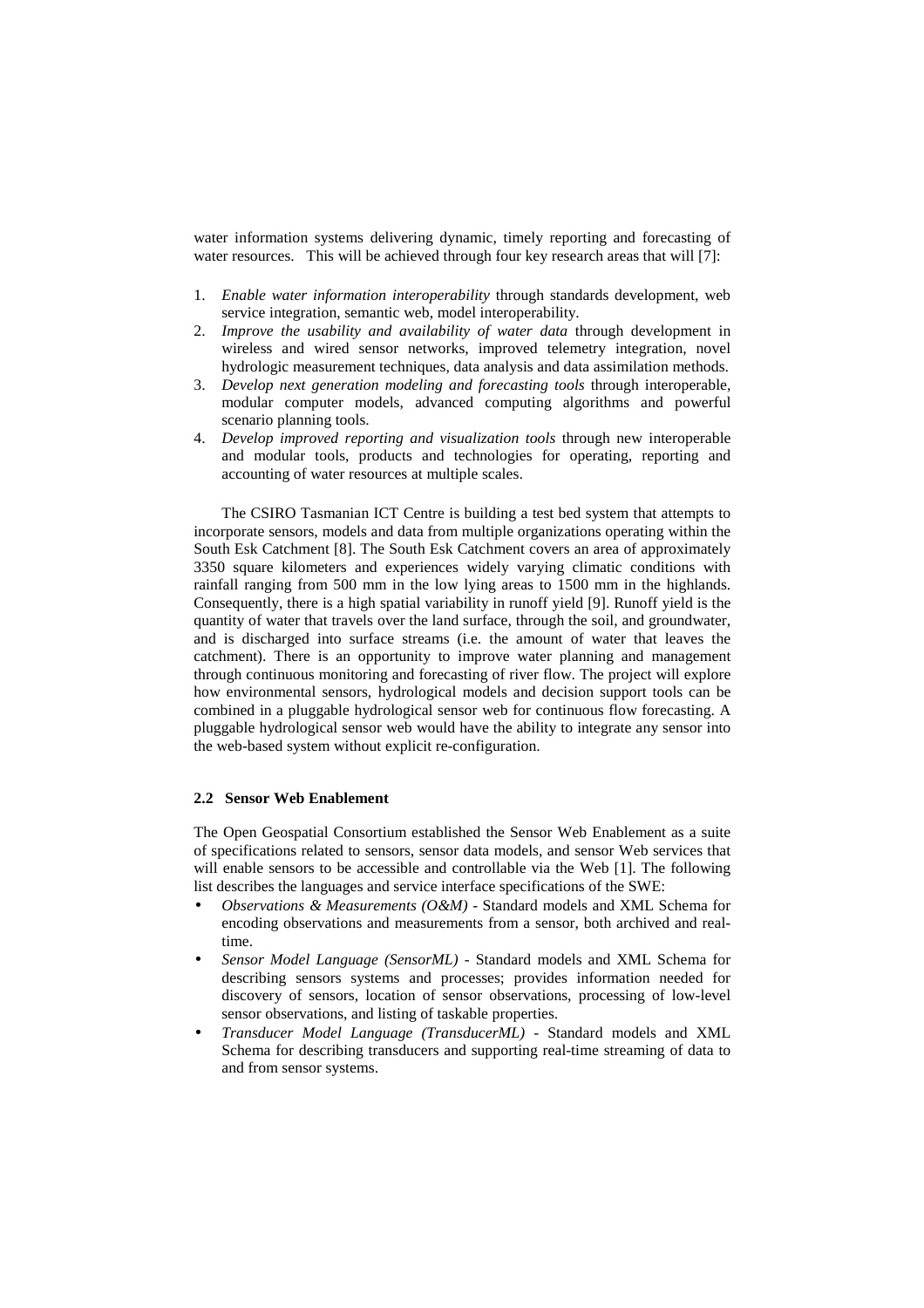- *Sensor Observations Service (SOS)* Standard web service interface for requesting, filtering, and retrieving observations and sensor system information. This is the intermediary between a client and an observation repository or near real-time sensor channel.
- *Sensor Planning Service (SPS)* Standard web service interface for requesting user-driven acquisitions and observations. This is the intermediary between a client and a sensor collection management environment.
- *Sensor Alert Service (SAS)* Standard web service interface for publishing and subscribing to alerts from sensors.
- *Web Notification Services (WNS)* Standard web service interface for asynchronous delivery of messages or alerts from SAS and SPS web services and other elements of service workflows [1].

### **2.3 Semantic Web**

The Semantic Web, as described by the W3C Semantic Web Activity, is an evolving extension of the World Wide Web in which the semantics, or meaning, of information on the Web is formally defined [10]. Formal definitions are captured in ontologies, making it possible for machines to interpret and relate data content more effectively. In this project, we use the Web Ontology Language (OWL) [11] to encode ontologies and the general purpose rule engine for the Jena Semantic Web Framework to encode rules [12].

#### **2.4 Observations and Measurements Ontology**

As mentioned in the introduction, time series observations are often encoded in O&M. Several attempts have been made in creating an ontological representation of O&M. Probst [13] performs an ontological analysis of the core O&M terms. Through this analysis, an OWL encoding of O&M is aligned with the DOLCE [14] foundational ontology. In a more recent attempt [5], the authors generate an OWL-DL encoding of O&M, called O&M-OWL, in order to reason over sensor data and infer complex features. The ontological representation of time series observations discussed in this paper uses O&M-OWL. The relationships discussed in Section 4.1 were originally described in [5] (with the exception of *om-owl:memberOf* and without the detailed RDF/XML serialization provided here). In order to avoid confusion, from this point forward we will refer to O&M in OWL as O&M-OWL and prefix concepts with the namespace *om-owl*, and refer to O&M in XML as O&M-XML and prefix concepts with the namespace *om-xml*.

# **3 Types of Time Series Observations**

There are various ways to monitor, collect, and represent sensor data with time series observations. At the CSIRO Tasmanian ICT Centre, there are four distinct methods of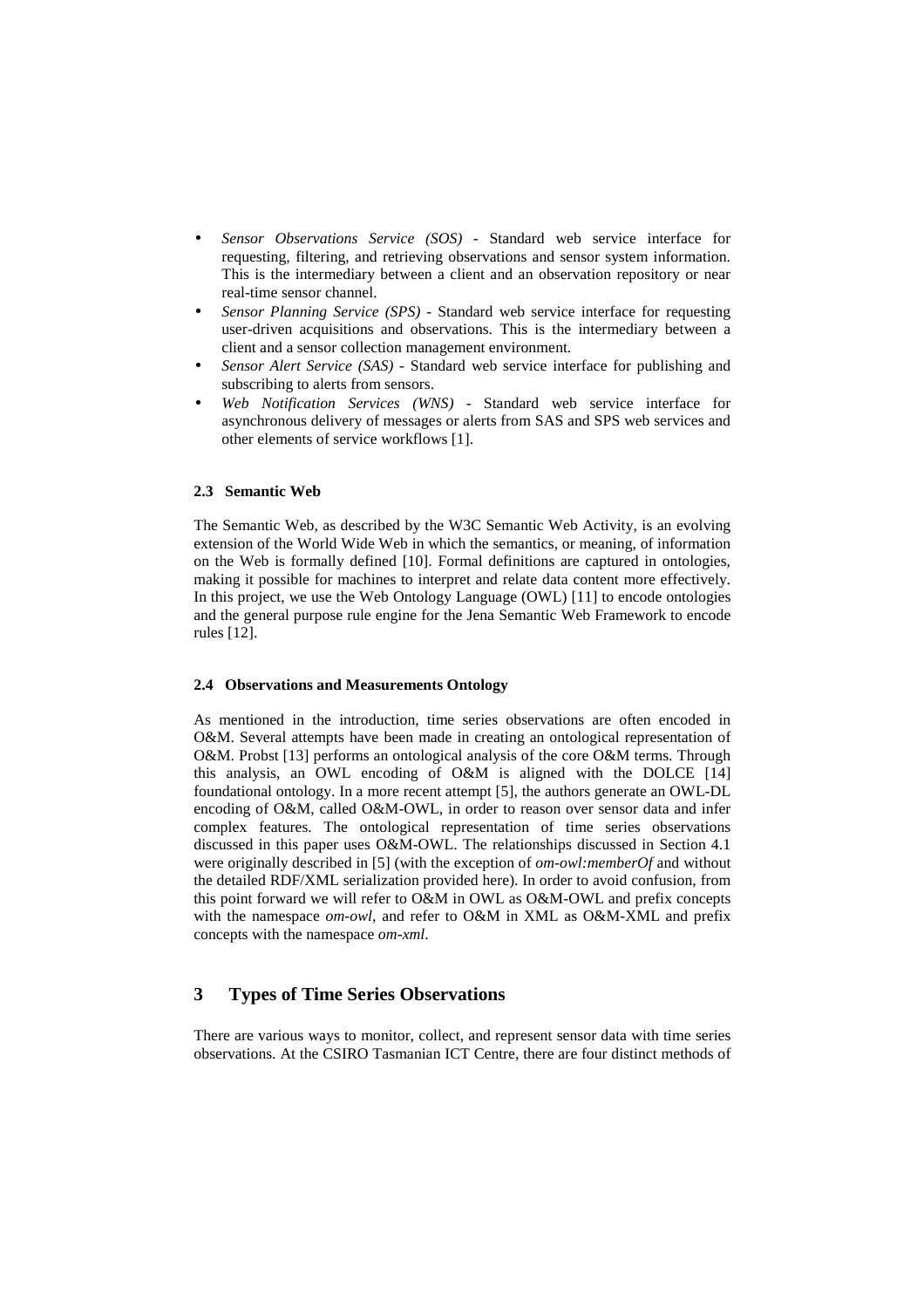monitoring rain gauge sensors, which can be divided along two dimensions: (1) cumulative vs. non-cumulative and (2) interval-based vs. event-based.

- *Cumulative* systems continually increment the observation result value as the monitoring progresses through time.
- *Non-cumulative* systems are not incremental and thus provide an independent value for each observation result.
- *Interval-based* systems generate observation result values at discrete points within a specified interval of time.
- *Event-based* systems generate observation result values only when a defined event occurs.

Interval-based/Non-cumulative systems generate independent observation result values at fixed time points. Each observation result value represents the amount of rainfall measured since the end of the previous interval. Figure 2 shows an example with fixed time points every thirty minutes from 1:00 AM to 3:00 AM. The vertical lines represent the fixed intervals and the dots represent observation result values that have measured rainfall. Each bucket tip event represents 0.2 mm of measured rainfall. So, from this example, we can see that between 1:00 AM and 1:30 AM, one bucket tip event occurred. No such events occurred between 1:30 AM and 2:00 AM. Two events occurred between 2:00 AM and 2:30 AM, and one between 2:30 AM and 3:00 AM.



**Figure 2.** Interval-based, non-cumulative time series observation graph

Interval-based/Cumulative systems generate incremental observations result values at fixed time points. Each observation result value represents the cumulative amount of rainfall measured since the start of the process. Figure 3 shows an example with fixed time points every thirty minutes from 1:00 AM to 3:00 AM. The vertical lines represent the fixed intervals and the dots represent the incremental addition of observation result values measuring rainfall. So, from this example, we can see that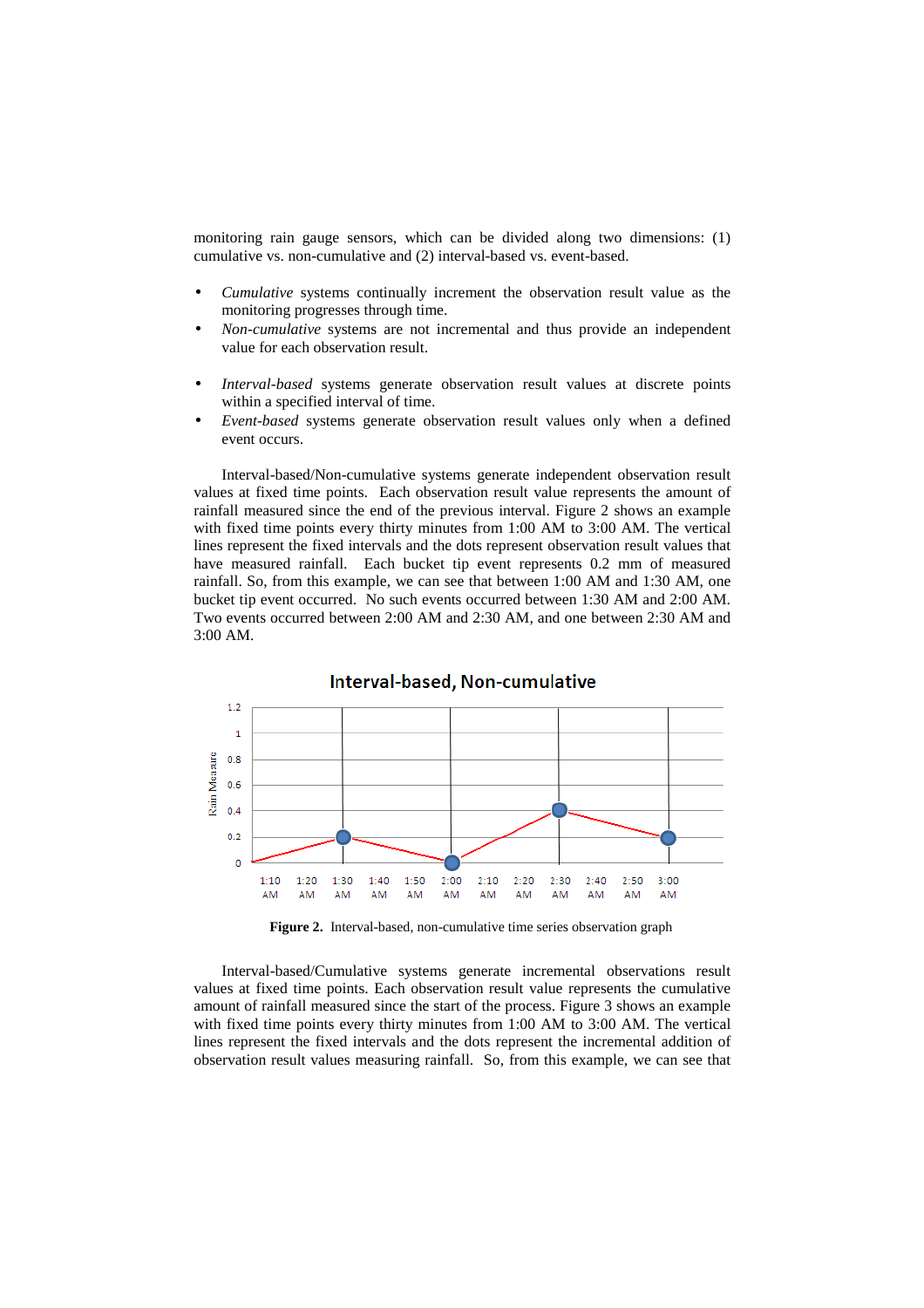between 1:00 AM and 1:30 AM, one bucket tip event occurred. Between 1:00 AM and 2:00 AM, still only one bucket tip occurred. Three events occurred between 1:00 AM and 2:30 AM, and four between 1:00 AM and 3:00 AM.



**Figure 3.** Interval-based, cumulative time series observation graph

Event-based/Non-cumulative systems generate independent observations result values whenever a defined event occurs. Each observation result value represents the amount of rainfall measured since the previous event. Figure 4 shows an example with a total time interval from 1:00 AM to 3:00 AM. The vertical lines represent bucket tip events and the dots represent observation result values that have measured rainfall. So, from this example, we can see that at 1:20 AM the first bucket tip event occurred, the second at 2:10 AM, the third at 2:20 AM, and the fourth at 2:50 AM.

**Event-based, Non-cumulative**  $1.2$  $\overline{1}$ Rain Measure  $0.8$  $0.6$  $0.4$  $0.2$  $\overline{0}$  $2:00$  $2:10$  $1:10$  $1:20$  $1:30$  $1:40$  $1:50$  $2:20$  $2:30$  $2:40$  $2:50$  $3:00$ AM **AM** AM AM AM AM AM AM AM AM AM AM

**Figure 4.** Event-based, non-cumulative time series observation graph

Event-based/Cumulative systems generate incremental observation result values whenever a defined event occurs. Each observation result value represents the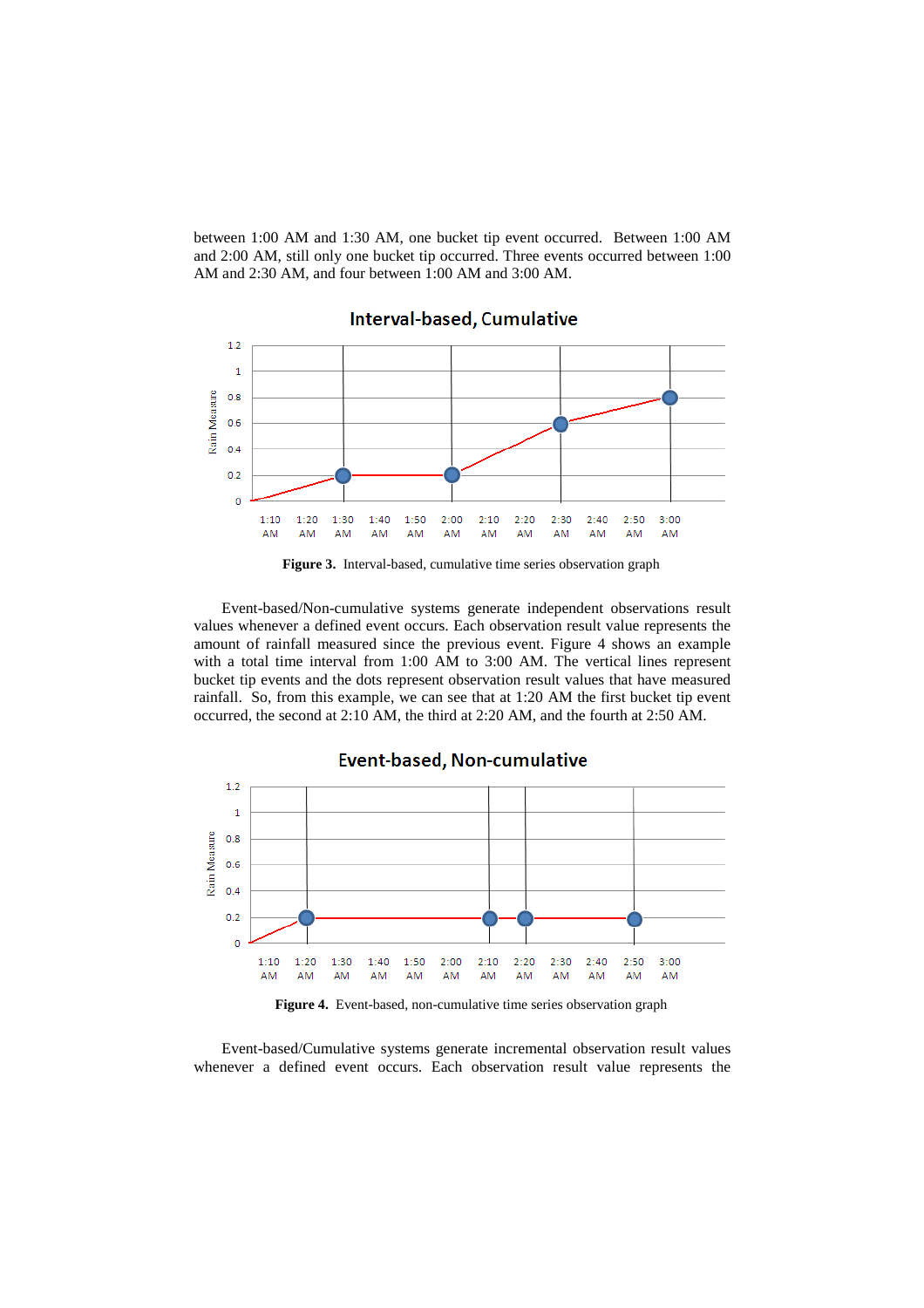cumulative amount of rainfall measured since the start of the process. Figure 5 shows an example with a total time interval from 1:00 AM to 3:00 AM. The vertical lines represent bucket tip events and the dots represent the incremental addition of observation result values measuring rainfall. So, from this example, we can see that at 1:20 AM the first bucket tip event occurred, the second at 2:10 AM, the third at 2:20 AM, and the fourth at 2:50 AM.



**Event-based, Cumulative** 

**Figure 5.** Event-based, cumulative time series observation graph

The authors admit there could be additional methods and categories; however, we hope these will be adequate and are sufficiently general for the current discussion. Table 1 shows how many rain gauge systems monitored by the CSIRO Tasmanian ICT Centre have the properties described above.

Table 1. Number of rain gauge systems with the selected properties.

|                | Non-cumulative | Cumulative |
|----------------|----------------|------------|
| Interval-based |                |            |
| Event-based    |                |            |

## **4 Representation of Time Series Observations**

A time series observation is a specialized observation collection. More specifically, if the member observations of an observation collection have the same feature of interest, the same observed property, and different sampling times, this set of observations may be represented as a time series observation whose sampling time is the period encompassing all the member times [2]. An example would include a rain gauge sensor that measures rain levels at discrete time intervals. In order to create an ontological representation of time series observations, there are three significant classes to be discussed: a class describing a basic observation (*om-owl:Observation*),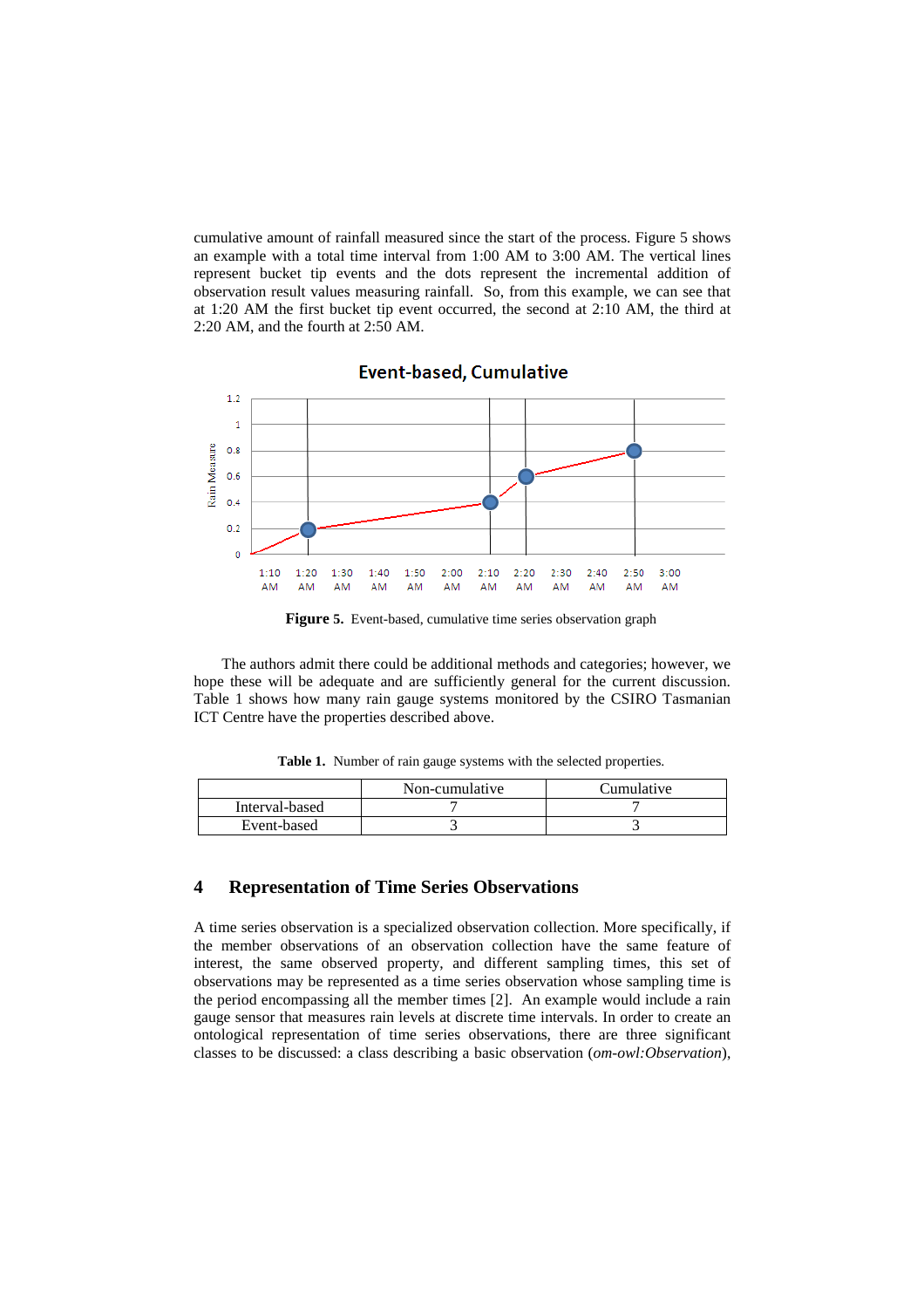a class describing an observation collection (*om-owl:ObservationCollection*), and a class describing a time series observation (*om-owl:TimeSeriesObservation*). Each of these classes defines properties. However, in comparison to an XML-based specification, such as O&M-XML, an ontology specification, such as O&M-OWL, enables the explicit representation of typing constraints on properties in terms of domain and range. This is exposed through the RDF/XML code below.

#### **4.1 Observation Class (***om-owl:Observation***)**

An observation is an act of observing a property or phenomenon, with the goal of producing an estimate of the value of the property [2]. O&M-OWL provides the following relationships for observations (with RDF/XML encoding):

• *om-owl:featureOfInterest* is a "representation of the observation target, being the real-world object regarding which the observation is made [2]." Example includes a coverage feature, such as the South Esk Catchment in Tasmania, Australia.

```
<owl:ObjectProperty rdf:about="#featureOfInterest">
       <rdfs:domain rdf:resource="#Observation"/> 
       <rdfs:range rdf:resource="#Feature"/> 
       <owl:inverseOf rdf:resource="#propertyValueProvider"/> 
</owl:ObjectProperty>
```
• *om-owl:observedProperty* "identifies or describes the phenomenon for which the observation result provides an estimate of its value. It must be a property associated with the type of the feature of interest [2]." Example includes a rainfall property.

```
<owl:FunctionalProperty rdf:about="#observedProperty"> 
       <rdf:type rdf:resource= 
               "http://www.w3.org/2002/07/owl#ObjectProperty"/> 
       <rdfs:domain rdf:resource="#Observation"/> 
       <rdfs:range rdf:resource="#PropertyType"/> 
</owl:FunctionalProperty>
```
• *om-owl:samplingTime* is the "time that the result applies to the feature-of-interest [2]," or, in other words, it is the time when the phenomenon was measured in the real-world. Example includes a single instant sampling time at 5:00 am on Jan. 26, 2009.

```
<owl:FunctionalProperty rdf:about="#samplingTime"> 
       <rdf:type rdf:resource= 
               "http://www.w3.org/2002/07/owl#ObjectProperty"/> 
       <rdfs:domain rdf:resource="#Observation"/> 
       <rdfs:range rdf:resource="#Time"/> 
</owl:FunctionalProperty>
```
• *om-owl:observationLocation* is the location of an observation event; usually associated with the location of the sensor when an observation occurred (i.e.,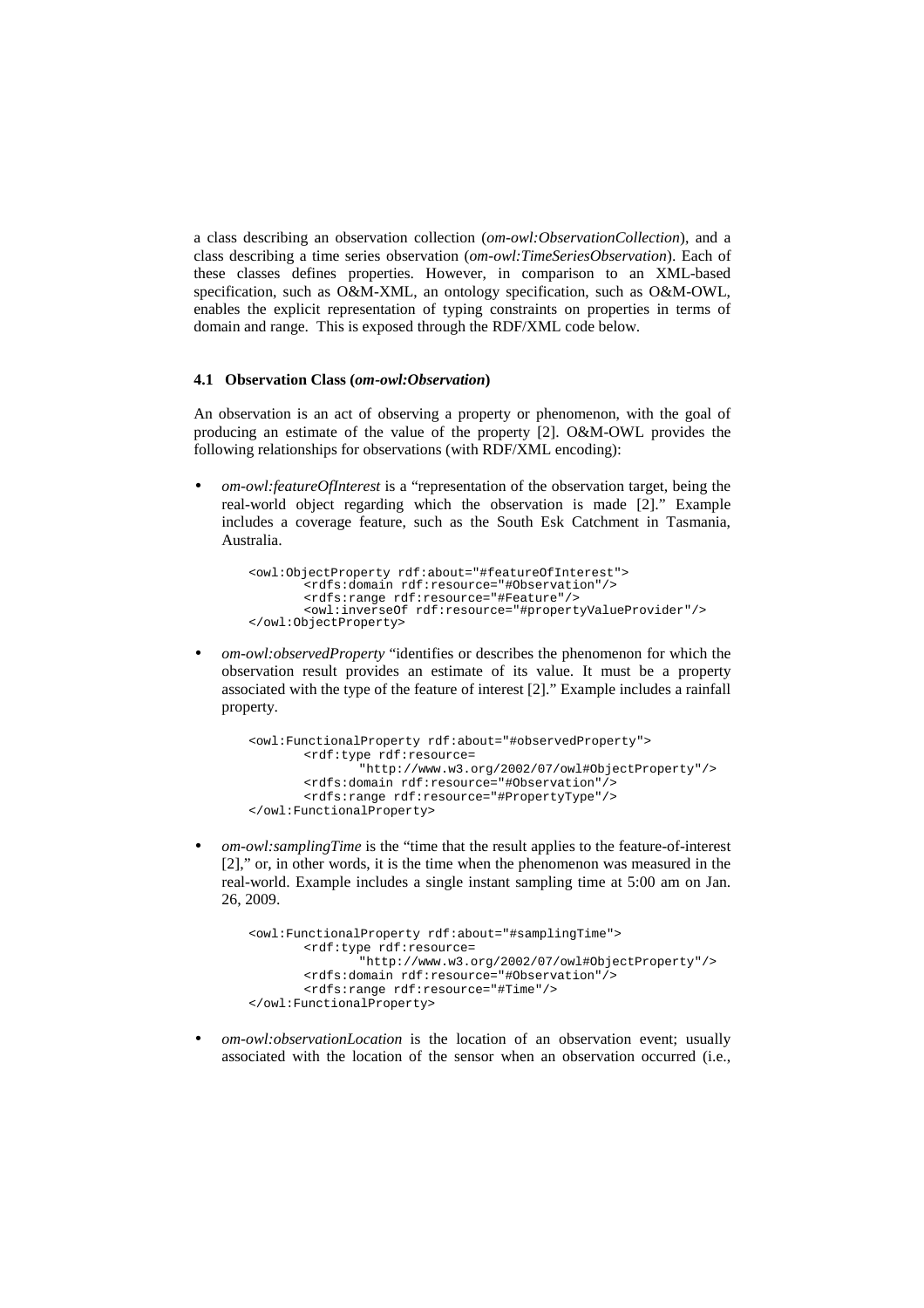*om:samplingTime*). Example includes a single point observation location with latitude, longitude, and elevation coordinates.

```
<owl:FunctionalProperty rdf:ID="observationLocation"> 
       <rdf:type rdf:resource= 
               "http://www.w3.org/2002/07/owl#ObjectProperty"/> 
       <rdfs:domain rdf:resource="#Observation"/> 
       <rdfs:range rdf:resource="#Location"/> 
</owl:FunctionalProperty>
```
• *om-owl:result* is an "estimate of the value of some property generated by a known procedure [2]." Example includes a rain-level measurement result of 5.2 mm.

```
<owl:FunctionalProperty rdf:about="#result"> 
       <rdf:type rdf:resource= 
               "http://www.w3.org/2002/07/owl#ObjectProperty"/> 
       <rdfs:domain rdf:resource="#Observation"/> 
       <rdfs:range rdf:resource="#ResultData"/> 
</owl:FunctionalProperty>
```
• *om-owl:procedure* is a "description of a process used to generate the result. It must be suitable for the observed property [2]." Note that in this schema a sensor is defined as a type of process, along with other methods, algorithms, instruments, or systems of these. Example includes a rain gauge sensor as the procedure.

```
<owl:FunctionalProperty rdf:ID="procedure"> 
       <rdf:type rdf:resource= 
               "http://www.w3.org/2002/07/owl#ObjectProperty"/> 
       <rdfs:domain rdf:resource="#Observation"/> 
       <rdfs:range rdf:resource="#Process"/> 
       <owl:inverseOf rdf:resource="generatedObservation"/> 
</owl:FunctionalProperty>
```
• *om-owl:memberOf* is a relation to a set of observations, or observation collection. Example includes a rainfall observation that is a member of a time series observation collection.

```
<owl:TransitiveProperty rdf:ID="memberOf"> 
       <rdf:type rdf:resource= 
               "http://www.w3.org/2002/07/owl#ObjectProperty"/> 
       <rdfs:domain rdf:resource="#Observation"/> 
       <rdfs:range rdf:resource="#ObservationCollection"/>
       <owl:inverseOf rdf:about="#member"/> 
</owl:TransitiveProperty>
```
### **4.2 Observation Collection Class (***om-owl:ObservationCollection***)**

An observation collection is composed of a set of member observations [2]. O&M-OWL provides the following relationship for observation collections (with RDF/XML encoding):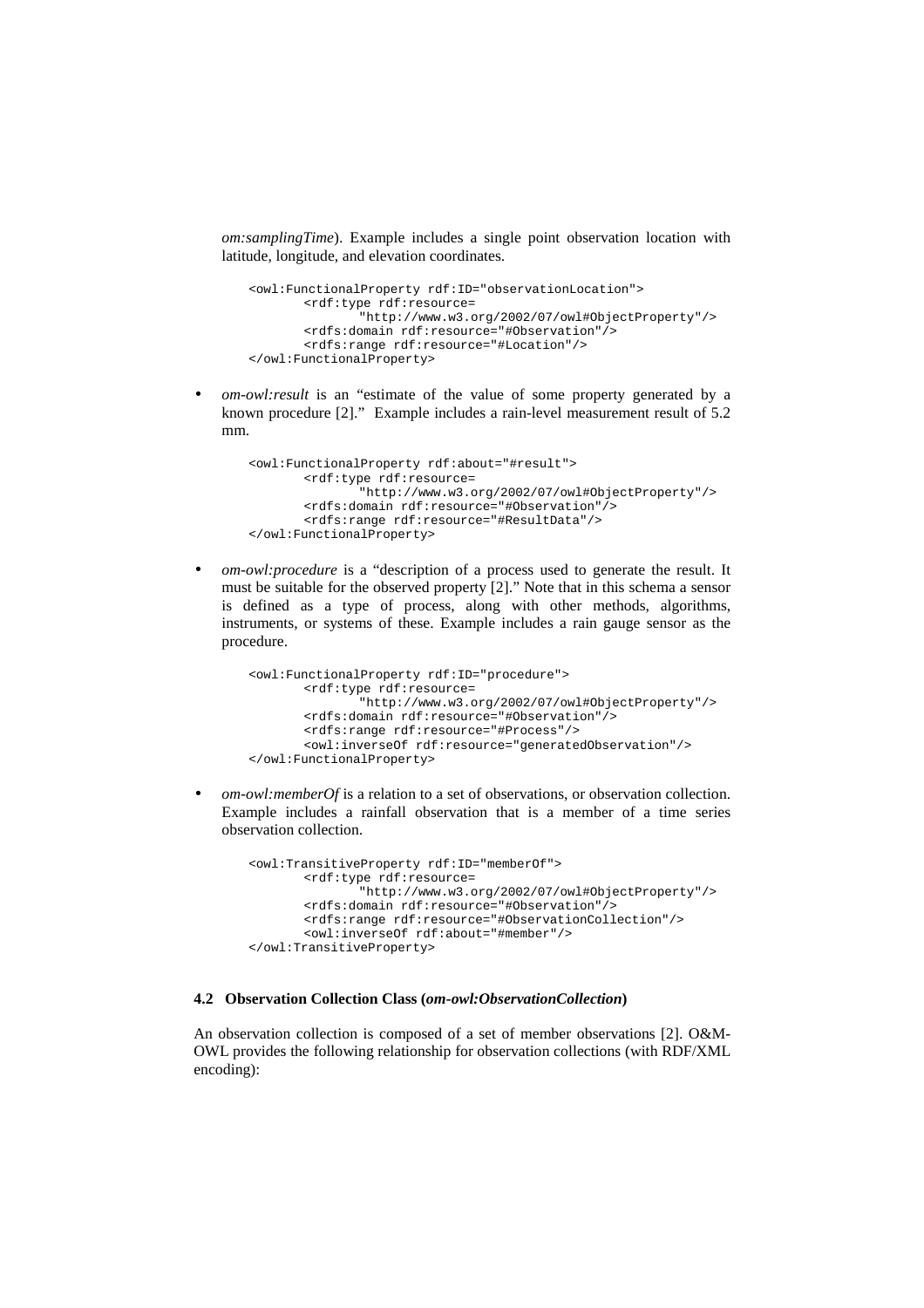• *om-owl:member* is a relation from an observation collection to a constituent observation (inverse of *om-owl:memberOf*). Example includes time series observation collection that has rainfall observations as members.

```
<owl:TransitiveProperty rdf:about="#member"> 
       <rdf:type rdf:resource= 
               "http://www.w3.org/2002/07/owl#ObjectProperty"/> 
       <rdfs:domain rdf:resource="#ObservationCollection"/> 
       <rdfs:range rdf:resource="#Observation"/> 
       <owl:inverseOf rdf:resource="#memberOf"/> 
</owl:TransitiveProperty>
```
#### **4.3 Time Series Observation Class (***om-owl:TimeSeriesObservation***)**

In addition to being a specialized type of observation collection, a time series observation is also considered a type of observation. Therefore, *omowl:TimeSeriesObservation* inherits properties from both *om-owl:Observation* and *om-owl:ObservationCollection* described above. While *omowl:TimeSeriesObservation* is a sub-class of *om-owl:Observation*, it does not normally make use of the *om-owl:result* relationship. (It is conceivable that this property could be useful when modeling cumulative observation result values, however, this is not used in the current model for reasons to be detailed below.) On the other hand, *om-owl:samplingTime* is a very important property for *omowl:TimeSeriesObservation*, whose sampling time is the period encompassing all the member times [2]. Remember that the sampling time of event-based systems is based on when an event occurred and the sampling time of interval-based systems is based on fixed-time points. In order to make this distinction explicit, we have created two sub-classes of *om-owl:TimeSeriesObservation*, including *omowl:EventBasedTimeSeriesObservation* and *omowl:IntervalBasedTimeSeriesObservation*, and two sub-properties of *omowl:samplingTime*, including *om-owl:eventBasedSamplingTime* and *omowl:intervalBasedSamplingTime*.

```
<owl:ObjectProperty rdf:about="#samplingTime"> 
     <rdfs:domain rdf:resource="#Observation"/> 
      <rdfs:range rdf:resource="#Time"/> 
</owl:ObjectProperty> 
<owl:ObjectProperty rdf:ID="eventBasedSamplingTime"> 
     <rdfs:subPropertyOf rdf:resource="#samplingTime"/> 
     <rdfs:domain rdf:resource="#EventBasedTimeSeriesObservation"/> 
</owl:ObjectProperty> 
<owl:ObjectProperty rdf:ID="intervalBasedSamplingTime"> 
     <rdfs:subPropertyOf rdf:resource="#samplingTime"/> 
      <rdfs:domain rdf:resource="#IntervalBasedTimeSeriesObservation"/> 
</owl:ObjectProperty>
```
From the O&M specification, we know that a time series observation is a specialization of an observation collection with the restriction that all member observations must share the same feature of interest and the same observed properties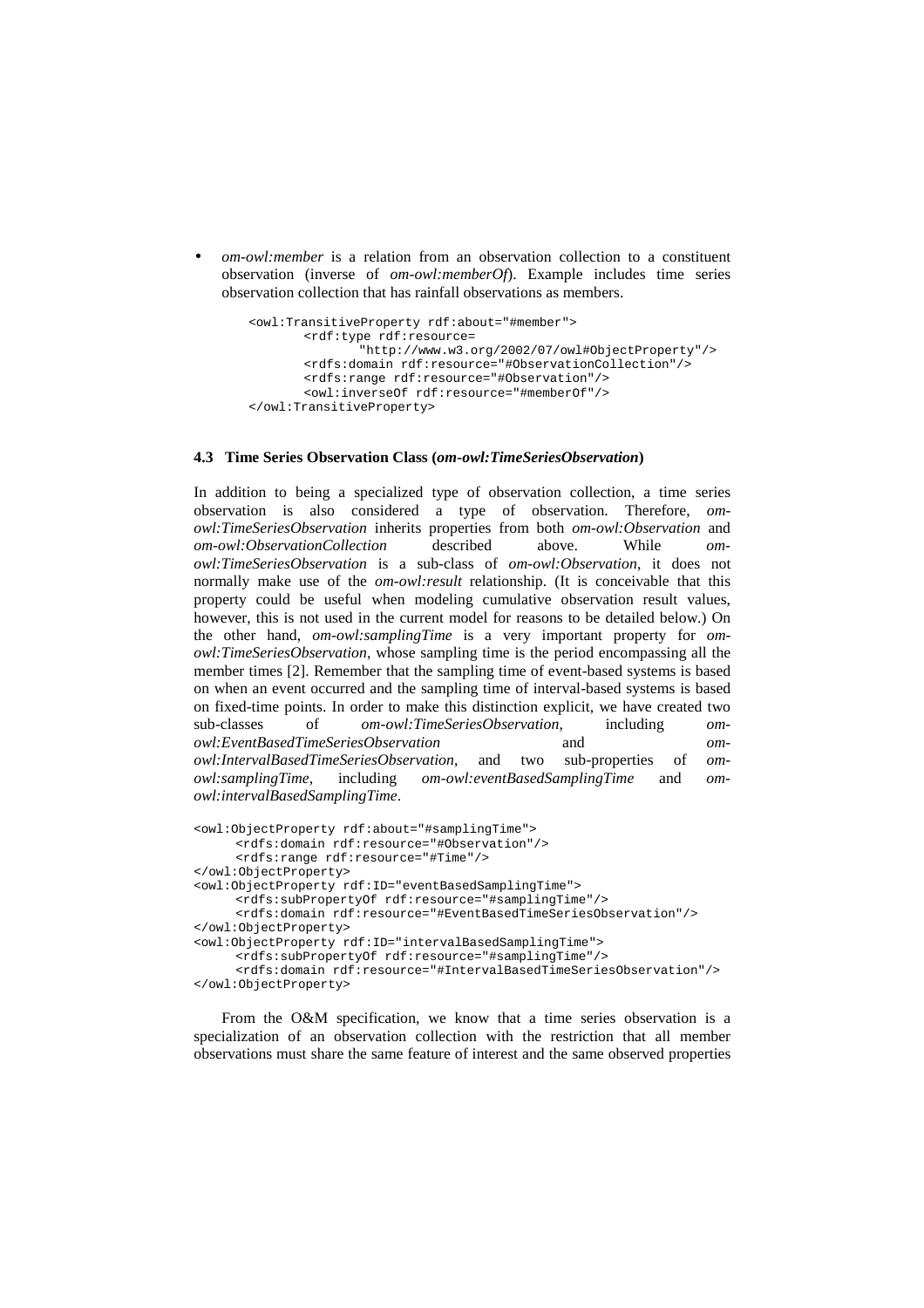[2]. Such constraints are difficult to represent in an XML encoding. In O&M-XML, these constraints are simply implied through the wording of the specification with the intention that implementations will faithfully adhere to the intended definition. While difficult for XML representations, such constraints may be naturally represented in an OWL-DL ontology using the OWL property restrictions. In the code below, we show an observation sub-class, *csiro:SouthEskCatchmentRainGuageObservation*, which contains the restriction that all instantiated observations of this type have an observed property *csiro:rainfall* and a feature of interest *csiro:SouthEskCatchment* through the *owl:hasValue* restriction. (The *csiro* namespace is used in an extension of O&M-OWL with concepts targeted toward the CSIRO Tasmanian ICT Centre's sensing systems).

```
<owl:Class rdf:about= 
   "http://www.csiro.au#SouthEskCatchmentRainGuageObservation"> 
   <rdfs:subClassOf rdf:resource="#Observation"/> 
   <rdfs:subClassOf> 
       <owl:Restriction> 
           <owl:onProperty rdf:resource="#observedProperty"/> 
           <owl:hasValue rdf:resource="http://www.csiro.au#rainfall"/> 
        </owl:Restriction> 
   </rdfs:subClassOf> 
   <rdfs:subClassOf> 
        <owl:Restriction> 
           <owl:onProperty rdf:resource="#featureOfInterest"/>
           <owl:hasValue rdf:resource= 
               "http://www.csiro.au#SouthEskCatchment"/> 
        </owl:Restriction> 
   </rdfs:subClassOf> 
</owl:Class>
```
In addition, a time series observation sub-class, *csiro:SouthEskCatchmentRainGuageTimeSeriesObservation*, contains the restriction that all instantiations of this type of time series observation have all member observations of type *csiro:SouthEskCatchmentRainGuageObservation* through the *owl:allValuesFrom* restriction.

```
<owl:Class rdf:about= 
"http://www.csiro.au#SouthEskCatchmentRainGuageTimeSeriesObservation"> 
   <rdfs:subClassOf rdf:resource="#TimeSeriesObservation"/> 
   <rdfs:subClassOf> 
       <owl:Restriction> 
           <owl:onProperty rdf:resource="#member"/> 
           <owl:allValuesFrom rdf:resource= 
       "http://www.csiro.au#SouthEskCatchmentRainGuageObservation"/> 
       </owl:Restriction> 
   </rdfs:subClassOf> 
</owl:Class>
```
Through this combination of OWL property restrictions, we are able to more faithfully and explicitly represent the concept of *om:TimeSeriesObservation*.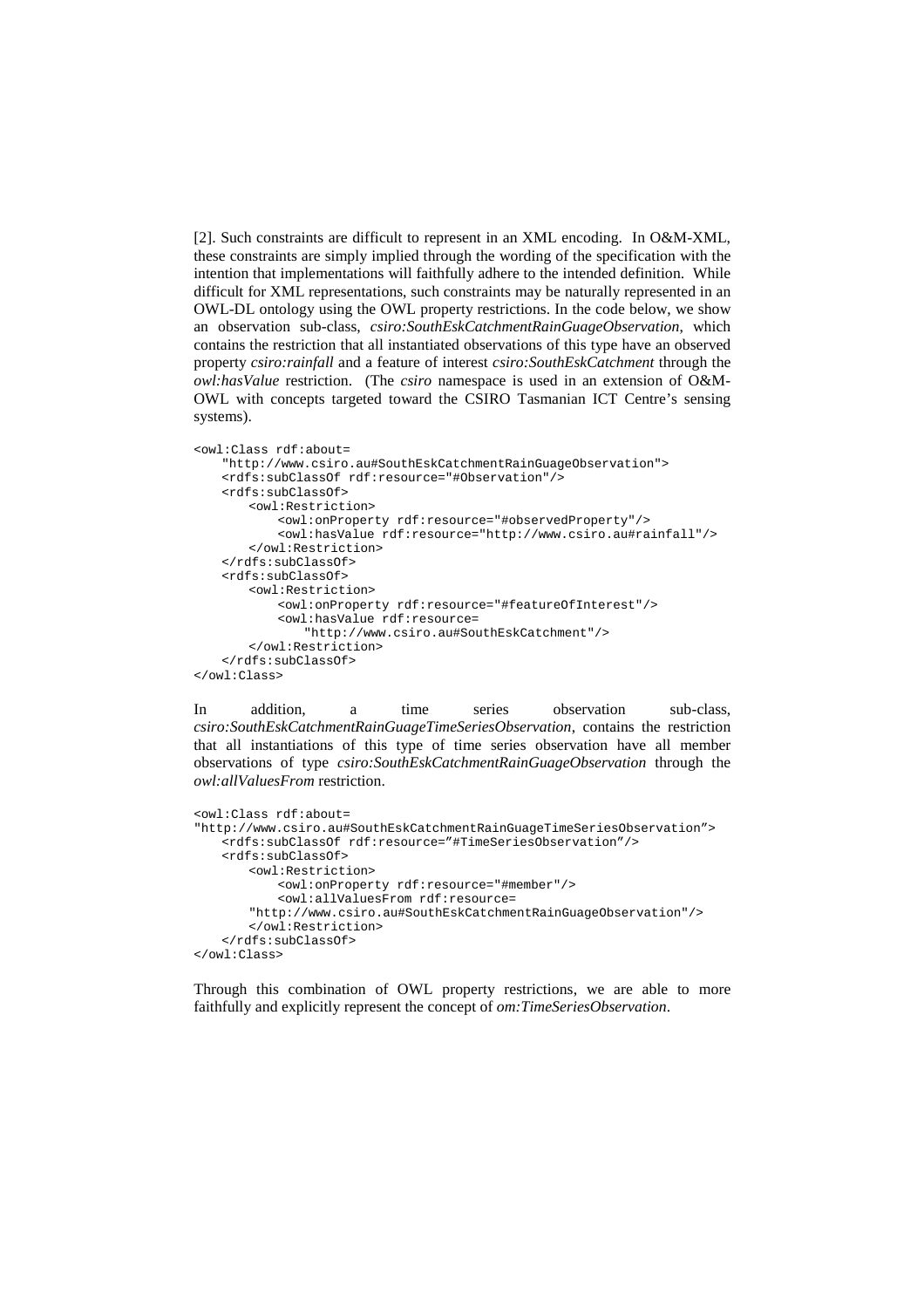#### **4.4 Generating Time Series Observation Instances**

Given the heavy use of O&M-XML on the Sensor Web, it seems reasonable that translating O&M-XML documents into O&M-OWL instances could be a popular means of populating the ontology knowledge base. When generating instances of *omowl:TimeSeriesObservation*, several property values can be directly translated from corresponding O&M-XML documents, including: *om-owl:featureOfInterest*, *omowl:observedProperty*, *om-owl:samplingTime*, *om-owl:observationLocation*, and *omowl:procedure*. The individual *om-owl:Observation* instances share many property values with the *om-owl:TimeSeriesObservation* instance of which they are related through the *om-owl:memberOf* relation. Several of these shared properties can be directly propagated given that a *om-owl:member* relation holds from an instance of *om-owl:TimeSeriesObservation*. The relations that may be propagated include *omowl:featureOfInterest*, *om-owl:observedProperty*, *om-owl:observationLocation*, and *om-owl:procedure*. This translation of property values can be encoded in a set of rules. As an example, the rule for propagating *om-owl:featureOfInterest* follows (in Jena rule engine syntax [9]):

```
[PropagateFeatureOfInterestRule: 
        (?tso rdf:type om-owl:TimeSeriesObservation) 
        (?tso om-owl:member ?obs) 
        (?tso om-owl:featureOfInterest ?foi) 
(?obs om-owl:featureOfInterest ?foi)]
```
The other translatable property values have similar rules which we omit for the sake of brevity. The two remaining relations of *om-owl:Observation* to be instantiated include *om-owl:samplingTime* and *om-owl:result*. Sampling time for instances of *omowl:Observation* can be directly translated from *om-xml:samplingTime* of the *omxml:TimeSeriesObservation*. The instantiation of *om-owl:result* relation is more involved since the cumulative observation result values are dependent on previous observations, and we want to generate an independent representation for all observations. In order to accomplish this, we simply convert the cumulative result values into non-cumulative result values. Unlike the conversion of *omowl:samplingTime*, *om-owl:result* can be translated without loss of expressiveness since the cumulative result can always be recalculated. Therefore, there is no need to create sub-classes of *om-owl:ResultData* nor sub-properties of *om-owl:result* in order to explicitly represent the cumulative/non-cumulative distinction. The conversion of cumulative result values into non-cumulative result values is a straightforward process of subtracting from each observation the result values of those observations that were generated at a previous time point (either at a fixed time point, or when an event occurred).

# **5 Conclusion and Future Work**

The Semantic Sensor Web aims to integrate Semantic Web technologies with sensing systems in order to provide more expressive representation, enhanced analysis, and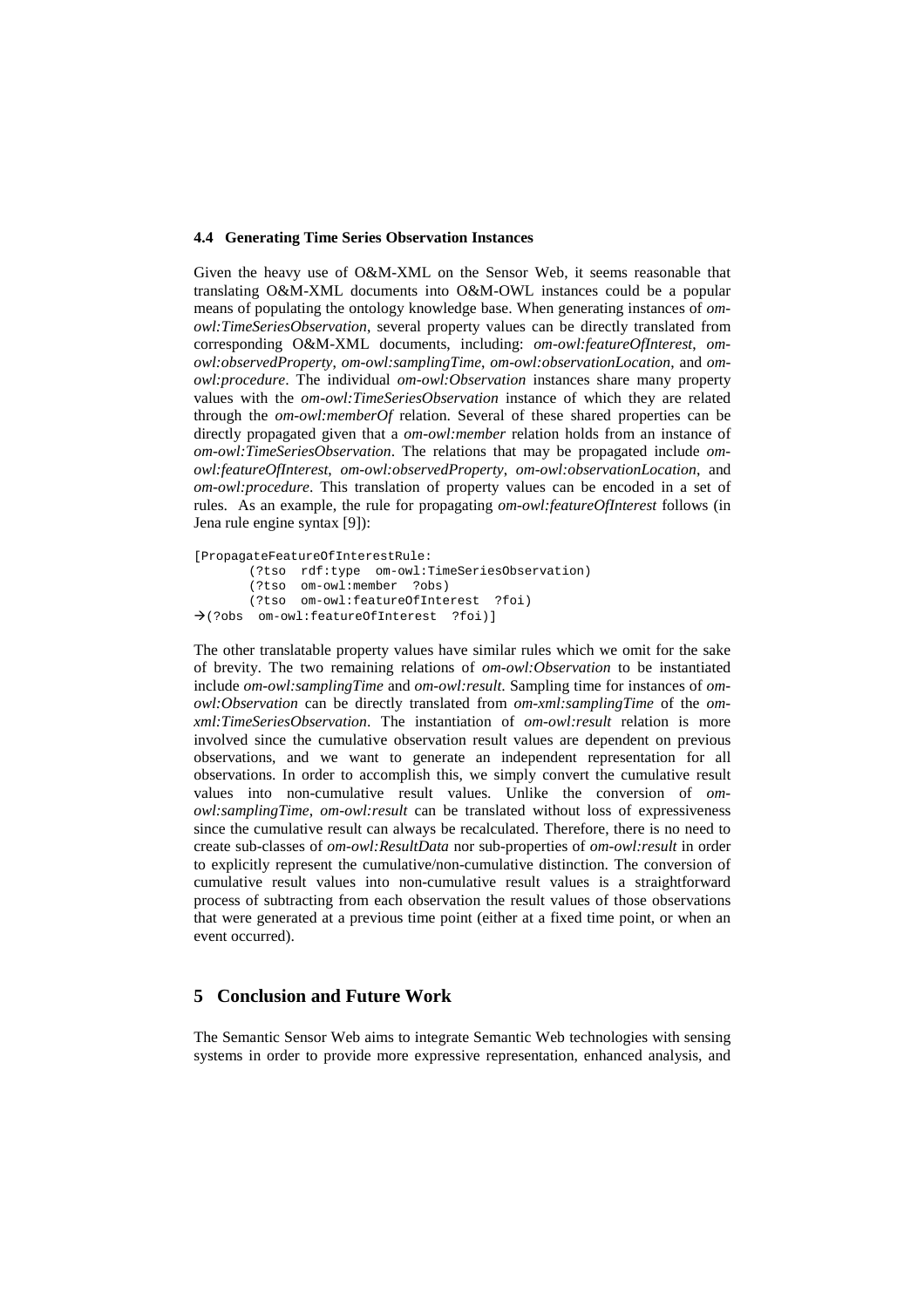improved access and discovery of sensor data on the Web. In this paper, we present an ontological representation of time series observations that could add much value to time series sensor data on the Semantic Sensor Web.

In the future we hope to utilize this ontology to provide advanced query and manipulation of time series observations. Previously, queries of time series observations could only return data formatted in the same manner in which it was collected. We believe that by leveraging an ontological representation of time series observations, we may allow for automatic conversion of event-based time series observation to interval-based time series observation, and vice-versa. For example, a user could query against an event-based system and receive an interval-based time series observation as a result. At the CSIRO Tasmanian ICT Centre, a practical use of this representation would be to enable the automated conversion of such observations for input into forecast models, which may, for example, require a time series observation with daily frequency of a given phenomenon which is only available as an hourly measurement. The required conversion methods could be encoded in the time series ontology. In addition, a set of operations on time series observations, such as union, concatenation, and intersection, would be useful for advanced integration. And finally, since time is such an obviously important component of time series observations, we intend on integrating this ontology with OWL-Time [15], a W3C recommended ontology based on temporal calculus that provides descriptions of temporal concepts such as *instant* and *interval*, and the relations between them.

We believe that an ontological representation of time series observations is an important addition to the Semantic Sensor Web, and the practical use of this representation at the CSIRO Tasmanian ICT Centre provides a much needed experimental platform for future investigation into the integration of Semantic Web technologies with sensing systems.

**Acknowledgments.** This research was supported in part by The Dayton Area Graduate Studies Institute (DAGSI), AFRL/DAGSI Research Topic SN08-8: "Architectures for Secure Semantic Sensor Networks for Multi-Layered Sensing." We also thank Andrew Pratt and the sensor network project team at the CSIRO Tasmanian ICT Centre for their contribution towards a better understanding of the use-case scenario involving rain gauge sensors. The Tasmanian ICT Centre is jointly funded by the Australian Government through the Intelligent Island Program and CSIRO. The Intelligent Island Program is administered by the Tasmanian Department of Economic Development and Tourism.

# **6 References**

- 1. Botts, M., et al.: OGC Sensor Web Enablement: Overview and High Level Architecture (OGC 07-165). Open Geospatial Consortium white paper, 28 Dec. 2007.
- 2. Observations and Measurements (O&M), http://www.opengeospatial.org/standards/om
- 3. Rain Gauge, http://www.weatherhut.com/site/1298901/LearningCenter/RainGauge.html
- 4. Sheth, A., Henson, C., and Sahoo, S.: Semantic Sensor Web. IEEE Internet Computing, July/August 2008, p. 78-83.